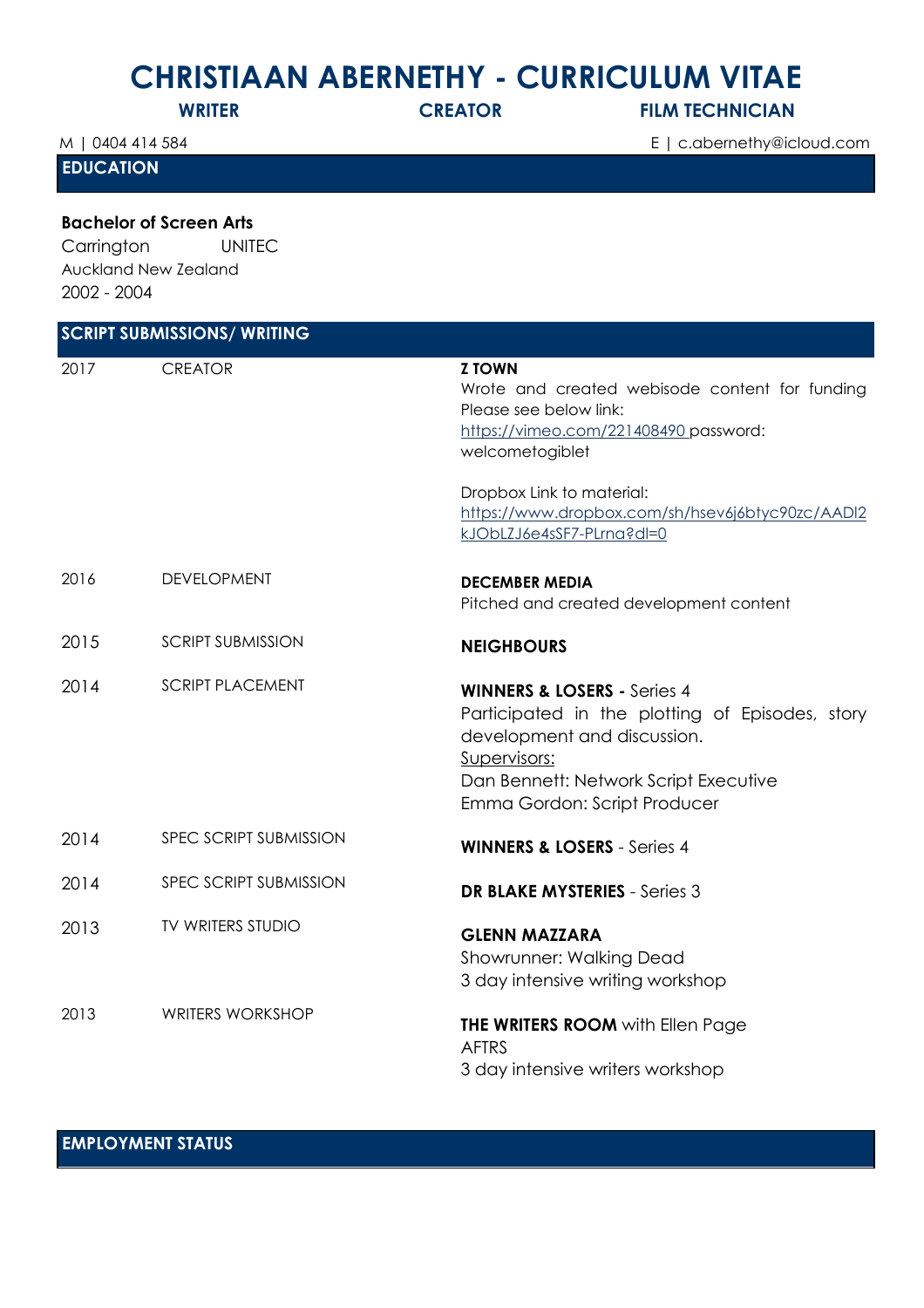| OCT-DEC                     | SETUP GAFFER/BEST BOY WENTWORTH SEASON 8 |                                      |
|-----------------------------|------------------------------------------|--------------------------------------|
| Fremantle Media             |                                          |                                      |
| Gaffer: Laurie Fish         |                                          |                                      |
| JULY-SEP 2019               | <b>BEST BOY</b>                          | <b>MUSTANGS F.C SEASON 3</b>         |
| <b>Matchbox Pictures</b>    |                                          |                                      |
| Gaffer: Lex Martin          |                                          |                                      |
|                             | APRIL-MAY 2019 ADDITIONAL ELECTRICS      | <b>PREACHER</b>                      |
| Gaffer: Karl Engeler        |                                          |                                      |
| <b>FEB-APR 2019</b>         | <b>BEST BOY</b>                          | <b>FIVE BEDROOMS</b>                 |
| <b>Hoodlum Productions</b>  |                                          |                                      |
| Gaffer: Lex Martin          |                                          |                                      |
| JUNE - SEP 2018             | <b>BEST BOY</b>                          | <b>MUSTANGS F.C</b>                  |
| Matchbox pictures           |                                          |                                      |
| Gaffer: Lex Martin          |                                          |                                      |
| MAR - JUNE 2018             | <b>BEST BOY</b>                          | <b>WENTWORTH</b>                     |
| Fremantle Media             |                                          |                                      |
| Gaffer: Laurie fish         |                                          |                                      |
| JAN - MAR 2018              | <b>BEST BOY</b>                          | <b>NOWHERE BOYS 4</b>                |
| <b>Matchbox Pictures</b>    |                                          |                                      |
| Gaffer: Lex Martin          |                                          |                                      |
| <b>JUL - NOV 2017</b>       | <b>BEST BOY</b>                          | <b>WENTWORTH</b>                     |
| Fremantle Media             |                                          |                                      |
| Gaffer: Tony Ryan           |                                          |                                      |
| <b>NOV 2017</b>             | <b>GAFFER</b>                            | <b>VIRTUAL REALITY: WENTWORTH VR</b> |
| FEB - JULY 2017             | <b>ELECTRICS</b>                         | PICNIC AT HANGING ROCK               |
| Fremantle Media             |                                          |                                      |
| <b>Gaffer: Les Frazier</b>  |                                          |                                      |
| <b>JUNE 2017</b>            | <b>GAFFER</b>                            | PICNIC AT HANGING ROCK EPK           |
| Fremantle Media             |                                          |                                      |
| AUGUST-NOV 2016             | <b>BEST BOY</b>                          | DR BLAKE MYSTERIES                   |
| December Media              |                                          |                                      |
| Gaffer: Lex Martin          |                                          |                                      |
| JANUARY- JULY 2016          | <b>BEST BOY</b>                          | <b>Nowhere Boys Season 3</b>         |
| <b>Matchbox Productions</b> |                                          |                                      |
| <b>GAFFER: Lex Martin</b>   |                                          |                                      |
| AUGUST-NOV 2015             | <b>ELECTRICS</b>                         | <b>JACK IRISH</b>                    |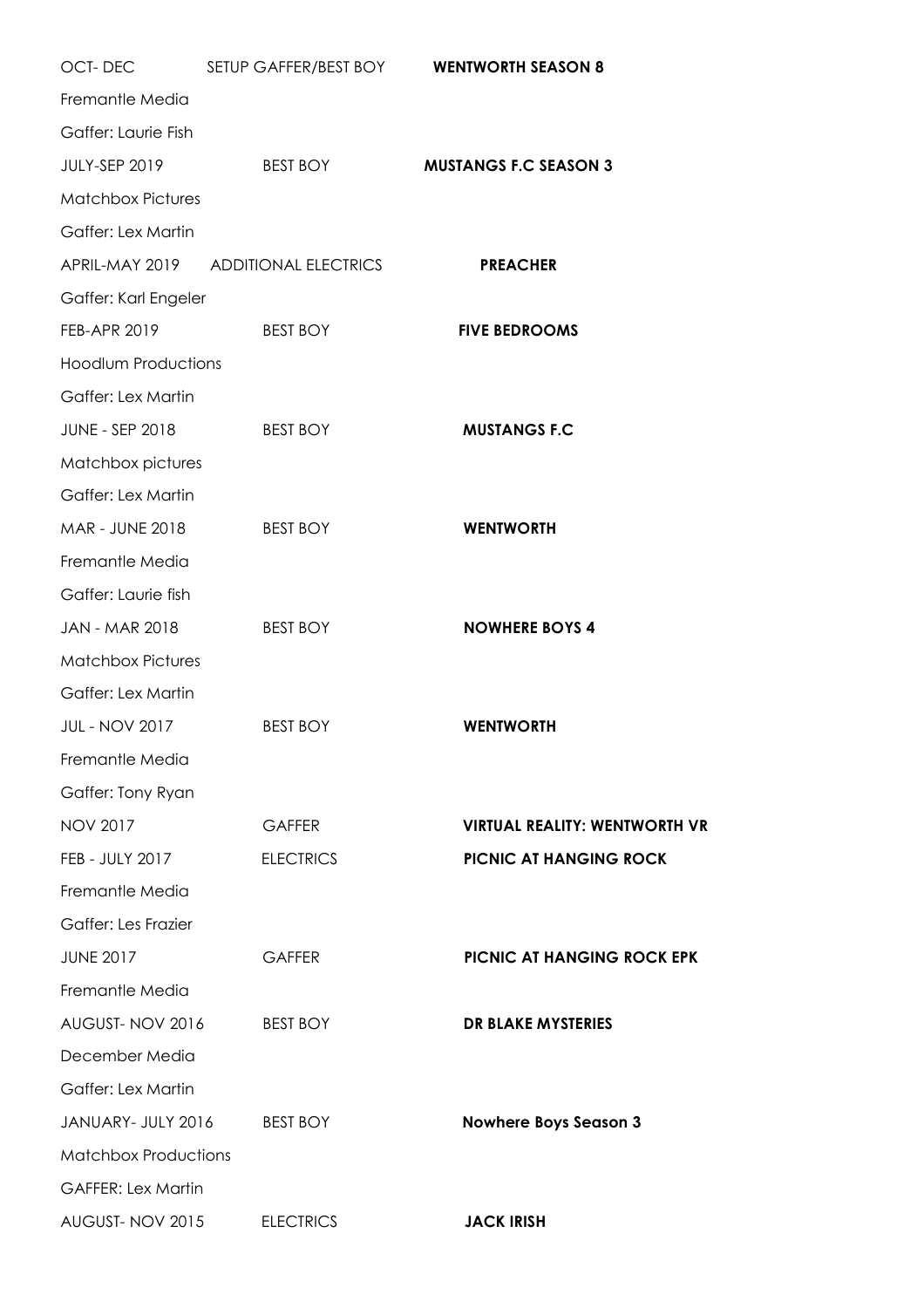| <b>ESSENTIAL MEDIA</b>          |                             |                                                         |
|---------------------------------|-----------------------------|---------------------------------------------------------|
| <b>GAFFER: LAURIE FISH</b>      |                             |                                                         |
| <b>JUNE- JULY 2015</b>          | <b>BEST BOY</b>             | EX PM                                                   |
| Cordell Jigsaw                  |                             |                                                         |
| Gaffer: Tony Ryan               |                             |                                                         |
| APRIL-MAY 2015                  | <b>ELECTRICS</b>            | LION (A LONG WAY HOME)                                  |
| A long way home productions     |                             |                                                         |
|                                 |                             | Gaffer: Adam Kercheval                                  |
| <b>MARCH - APR 2015</b>         | <b>ELECTRICS</b>            | <b>OPEN SLATHER</b>                                     |
| <b>Princess Pictures</b>        |                             |                                                         |
| Gaffer: Michael Hughes          |                             |                                                         |
| DEC 2014- MAR 2015              | <b>ADDITIONAL ELECTRICS</b> | <b>CHILDHOODS END</b>                                   |
|                                 | MAIN UNIT                   | <b>NBC</b>                                              |
| Gaffer: Adam Hunter             |                             |                                                         |
| <b>MAR - NOV 2014</b>           | <b>ELECTRICS</b>            | <b>WINNERS &amp; LOSERS - Series 4</b>                  |
| Seven Network                   |                             |                                                         |
| Gaffer: Laurie Fish             |                             |                                                         |
| <b>JUL - DEC 2013</b>           | <b>ELECTRICS</b>            | <b>DR BLAKE MYSTERIES - Series 2</b>                    |
| December Media                  |                             |                                                         |
| Gaffer: Adam Williams           |                             |                                                         |
| 2012 - 2013                     | <b>ELECTRICS</b>            | <b>WINNERS &amp; LOSERS</b> - Series 3                  |
|                                 |                             | Seven Network                                           |
| <b>EMPLOYMENT HISTORY CONT'</b> |                             | Gaffer: Laurie Fish                                     |
|                                 |                             |                                                         |
| 2012                            | <b>ELECTRICS</b>            | <b>MR &amp; MRS MURDER</b><br>Fremantle Media           |
|                                 |                             | <b>Gaffer: Steve Price</b>                              |
| 2012                            | <b>ELECTRICS</b>            | <b>MAGAZINE WARS</b>                                    |
|                                 |                             | ABC/Southern Star<br>Gaffer: Adam Hunter                |
| 2012                            | <b>ELECTRICS</b>            | <b>DR BLAKE MYSTERIES</b> - Series 1                    |
|                                 |                             | December Media                                          |
|                                 |                             | Gaffer: Adam Williams                                   |
| 2012                            | <b>ELECTRICS</b>            | <b>WINNERS &amp; LOSERS</b> - Series 2<br>Seven Network |
|                                 |                             | Gaffer: Con Mancuso                                     |
| 2011                            | <b>ELECTRICS</b>            | <b>KATH &amp; KIMDERELLA</b>                            |
|                                 |                             | Productions<br>Riley<br>Turner<br>Gaffer: Les Frazier   |
| 2010                            | <b>ADDITIONAL</b>           | <b>OFFSPRING</b>                                        |
|                                 |                             |                                                         |